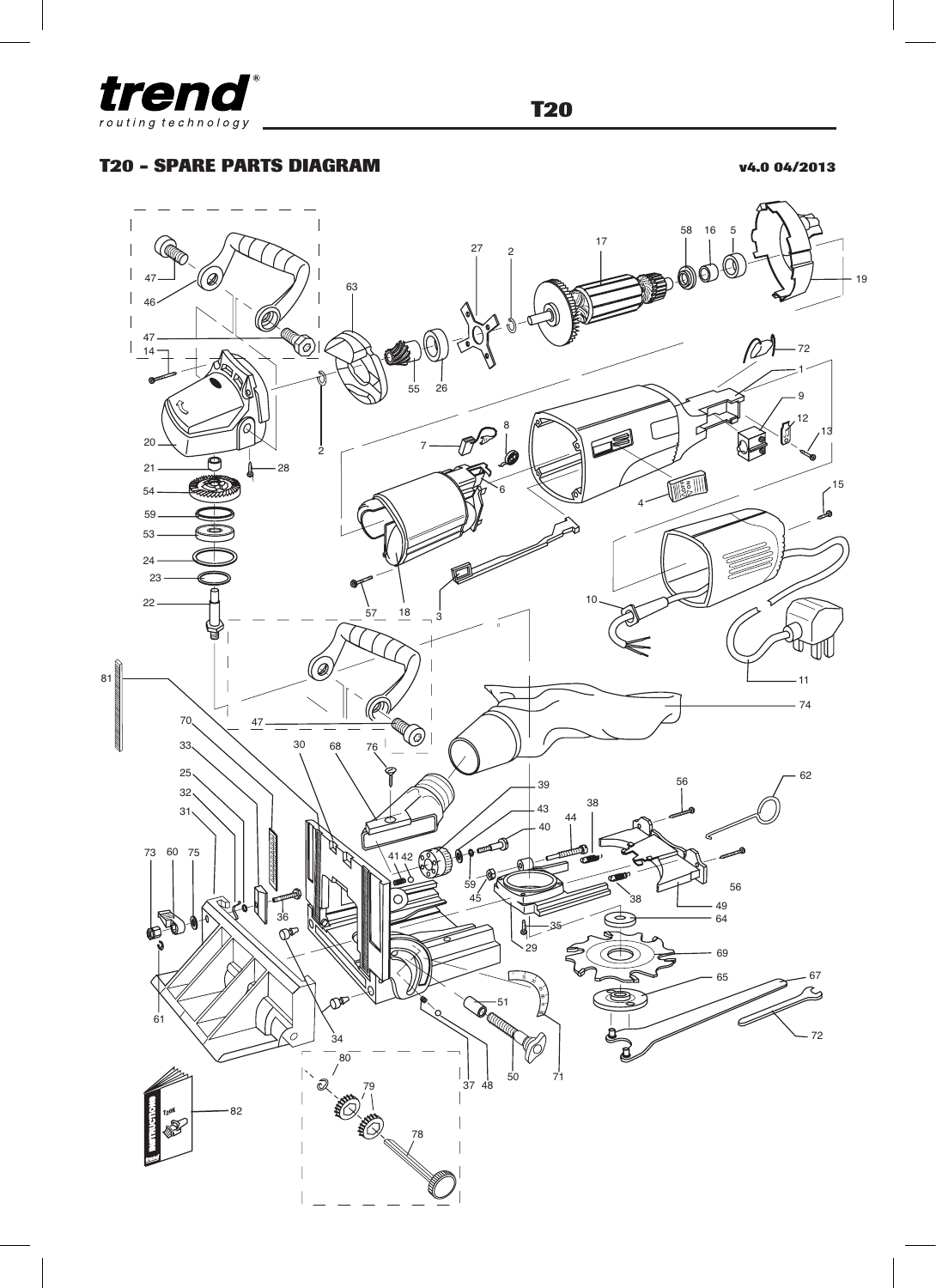treno routing technology

Please use only Trend o

| ase use only Trend original spare parts. |                               |                              |              |  |  |  |
|------------------------------------------|-------------------------------|------------------------------|--------------|--|--|--|
|                                          | <b>T20 - SPARE PARTS LIST</b> | v4.0 04/2013                 |              |  |  |  |
| No.                                      | Qty.                          | Desc.                        | Ref.         |  |  |  |
|                                          |                               | Motor Housing c/w Vent Cover | WP-T20/001A  |  |  |  |
| 2                                        |                               | Circlip                      | WP-T20/002A  |  |  |  |
| 3                                        |                               | <b>Switch Control Lever</b>  | WP-T20/003A  |  |  |  |
| 4                                        |                               | On/Off Switch Button         | WP-T20/004A  |  |  |  |
| 5                                        |                               | Rubber Washer                | WP-T20/005A  |  |  |  |
| 6                                        | 2                             | <b>Brush Holder</b>          | WP-T20/006A  |  |  |  |
| 7                                        |                               | Carbon Brush (1 pair)        | WP-T20/007A  |  |  |  |
| 8                                        | 2                             | <b>Brush Spring</b>          | WP-T20/008A  |  |  |  |
| 9                                        |                               | Switch & Condenser           | WP-T20/009A  |  |  |  |
| $\overline{ }$                           |                               | $Cab$ $Ctotal$               | MID T00/010A |  |  |  |

| $\overline{4}$ | 1              | On/Off Switch Button                 | WP-T20/004A  |
|----------------|----------------|--------------------------------------|--------------|
| 5              | $\mathbf{1}$   | <b>Rubber Washer</b>                 | WP-T20/005A  |
| 6              | $\overline{2}$ | <b>Brush Holder</b>                  | WP-T20/006A  |
| $\overline{7}$ | $\mathbf{1}$   | Carbon Brush (1 pair)                | WP-T20/007A  |
| 8              | $\overline{2}$ | <b>Brush Spring</b>                  | WP-T20/008A  |
| 9              | $\mathbf{1}$   | Switch & Condenser                   | WP-T20/009A  |
| $10$           | 1              | Cable Guard                          | WP-T20/010A  |
| 11             | $\mathbf{1}$   | Cable 2 Core with Plug 230V UK T20   | WP-T20/011   |
|                | $\mathbf{1}$   | Cable 2 Core with Plug 110V UK T20L  | WP-T20L/011  |
| 12             | $\mathbf{1}$   | Cable Clamp                          | WP-T20/012A  |
| 13             | $\mathbf{1}$   | Screw Self Tapping 3.5mm x 14mm Pozi | WP-T20/013   |
| 14             | $\overline{4}$ | Screw Self Tapping 4mm x 30mm Pozi   | WP-T20/014   |
| 15             | $\mathbf{1}$   | Screw Self Tapping 4mm x 20mm Pozi   | WP-T20/015   |
| 16             | $\mathbf{1}$   | Bearing 607ZZ                        | WP-T20/016A  |
| 17             | $\mathbf{1}$   | Armature with Fan 230V T20           | WP-T20/017A  |
|                |                | Armature with Fan 110V T20L          | WP-T20L/017A |
| 18             | 1              | Field 230V T20                       | WP-T20/018A  |
|                | $\mathbf{1}$   | Field 110V T20L                      | WP-T20L/018A |
| 19             | $\mathbf{1}$   | Deflector                            | WP-T20/019A  |
| 20             | $\mathbf{1}$   | Gear Box                             | WP-T20/020A  |
| 21             | $\mathbf{1}$   | Bush                                 | WP-T20/021A  |
| 22             | 1              | Spindle M10 x 1.5mm > 06/2011        | WP-T20/022B  |
| 23             | $\mathbf{1}$   | Ring < 06/2011                       | WP-T20/023A  |
| 25             | $\mathbf{1}$   | Rubber Washer                        | WP-T20/025A  |
| 26             | $\mathbf{1}$   | Nose Bearing 9mm x 24mm x 7mm 609ZZ  | WP-T20/026   |
| 27             | $\mathbf{1}$   | Nose Bearing Cover                   | WP-T20/027A  |
| 28             | $\mathbf{1}$   | Screw Self Tapping 4mm x 25mm Pozi   | WP-T20/028   |
| 29             | $\mathbf{1}$   | Sliding Plate $<$ 06/2011            | WP-T20/029A  |
|                | 1              | Sliding Plate $> 06/2011$            | WP-T20/029B  |
| 30             | $\mathbf{1}$   | Base Casting > 01/2008 < 06/2011     | WP-T20/030A  |
|                | 1              | Base Casting > 06/2011               | WP-T20/030B  |
| 31             | $\mathbf{1}$   | Sliding Angle Plate < 06/2011        | WP-T20/031A  |
| 32             | $\mathbf{1}$   | Spring Clip < 06/2011                | WP-T20/032A  |
| 33             | $\mathbf{1}$   | Base Flange Clamp                    | WP-T20/033A  |
| 34             | $\mathbf{1}$   | Rubber Anti Slip Studs               | WP-T20/034A  |
| 35             | $\mathbf{1}$   | Screw Self Tapping 3.5m x 10mm Pozi  | WP-T20/035   |
| 36             | $\mathbf{1}$   | Set Screw M5 x 20mm Hex              | WP-T20/036   |
| 37             | $\mathbf{1}$   | Spring For Tilt Base Lock            | WP-T20/037A  |
| 38             | $\overline{2}$ | Spring 7mm x 37mm                    | WP-T20/038A  |
| 39             | 1              | Revolving Turret Stop                | WP-T20/039A  |
| 40             | $\mathbf{1}$   | Screw For Revolving Stop             | WP-T20/040A  |
| 41             | $\mathbf{1}$   | Spring 5mm x 1mm                     | WP-T20/041A  |